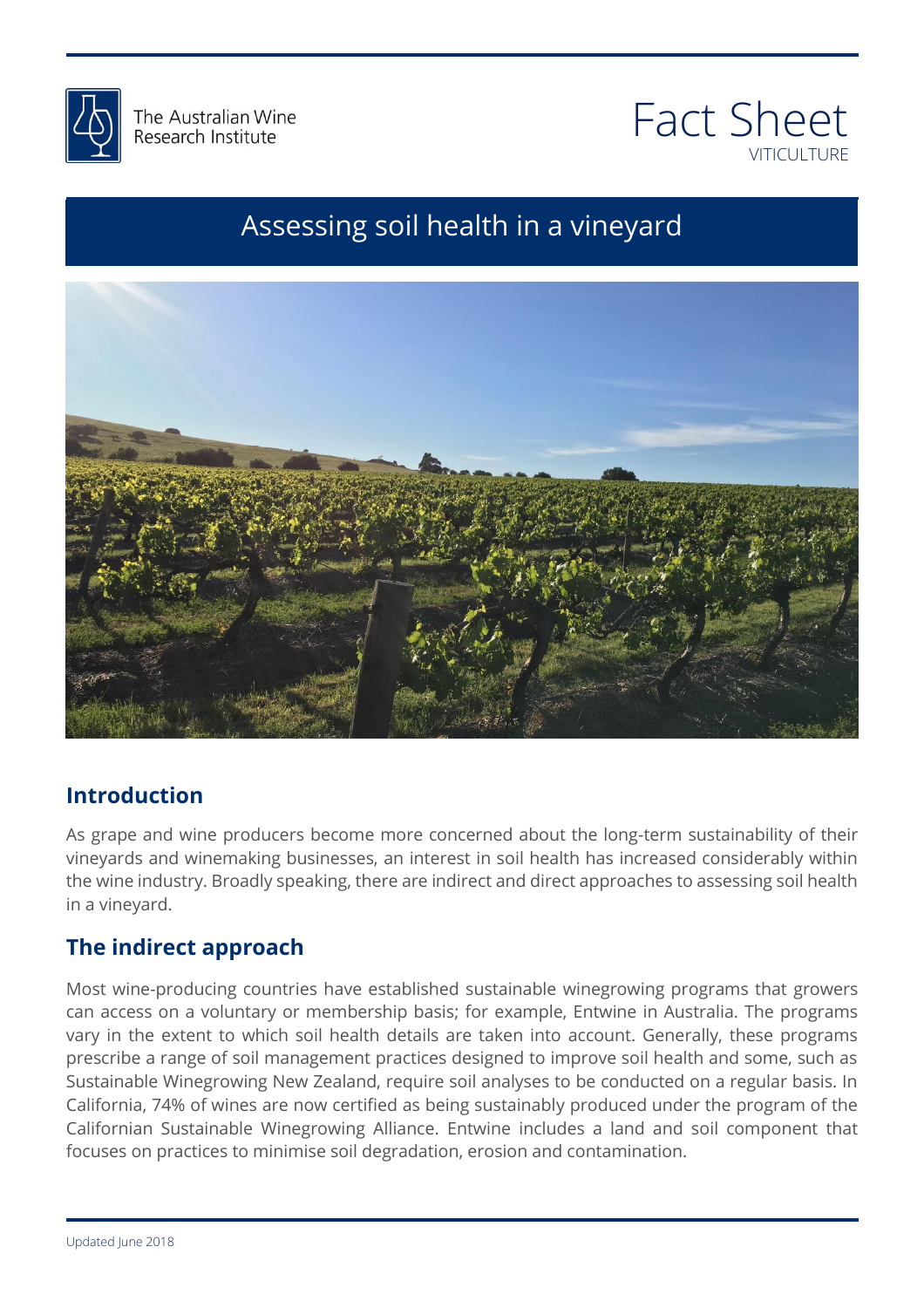



# **The direct approach**

The direct approach involves measuring soil properties that are indicative of soil health.

Two distinct situations may arise:

- Measurement of soil properties in a new site to be planted to vines
- Monitoring soil properties in an established vineyard, whether it be under current production, or being replanted with new varieties, or being rejuvenated after a period of neglect or reduced management.

through an electromagnetic (EM38) survey. Such a high-resolution map, displayed in a Geographic<br>Information System, enables the locations for soil sampling to be sited so that the full range of soil 2.5 m apart because steel poles and wires can interfere with the EM signal from the soil.<br>  $\bullet$  : A new site has the advantage that it is easy to acquire a geo-referenced map of soil spatial variability through an electromagnetic (EM38) survey. Such a high-resolution map, displayed in a Geographic variability is covered. An EM survey is not as useful in established vineyards where rows are less than

# **Soil sampling**

T&C form. If Whether working on a new site or a rejuvenated one, excavating soil pits is an essential part of initial should be sufficient. These can be dug with a back hoe to at least 1.2 m depth, or as deep as any<br>underlying rock, and be at least 2.5 m long with steps for easy access. In such pits the soil colour, else that we can underty the cancel of the well also that we can give the any proceed. Small 'grab' samples are taken from around the pit faces at specific depths, usually one set<br>from the A horizon (0–20 cm of topsoil) an fact sheet *What is soil health*?) where soil observation and sampling. Depending on the variability of the site, one or two pits per hectare underlying rock, and be at least 2.5 m long with steps for easy access. In such pits the soil colour, appearance of distinct layers (called horizons), structure and any pedological features can be easily from the A horizon (0–20 cm of topsoil) and one from the B horizon (40–50 cm in the subsoil). The samples are bulked to produce a composite sample of 1–1.5 kg for each depth. Sampling the subsoil is especially important in duplex soils (see Figure 1 in the AWRI fact sheet *What is soil health*?) where poor structure and drainage may cause problems.

nce can be used to identify locations for soil<br>t close to a row so that vine root growth can In an existing vineyard, knowledge of past vine performance can be used to identify locations for soil sampling. Soil pits can be dug between the vine rows, but close to a row so that vine root growth can be studied more closely.

# **Monitoring over time**

The initial soil sampling can indicate potential constraints on vine growth and how these might be<br>remedied. However, one of the essential components of soil health monitoring is regular sampling remedied. However, one of the essential components of soil health monitoring is regular sampling over time so that trends in key soil properties can be monitored and observed. After the initial assessment, specific locations can be identified to represent larger blocks and these resampled on an annual or biennial basis. The best time for sampling is after harvest as the soil begins to wet up in autumn. Repeat subsoil sampling should not be necessary unless a particular problem, such as waterlogging or increasing salinity, is suspected.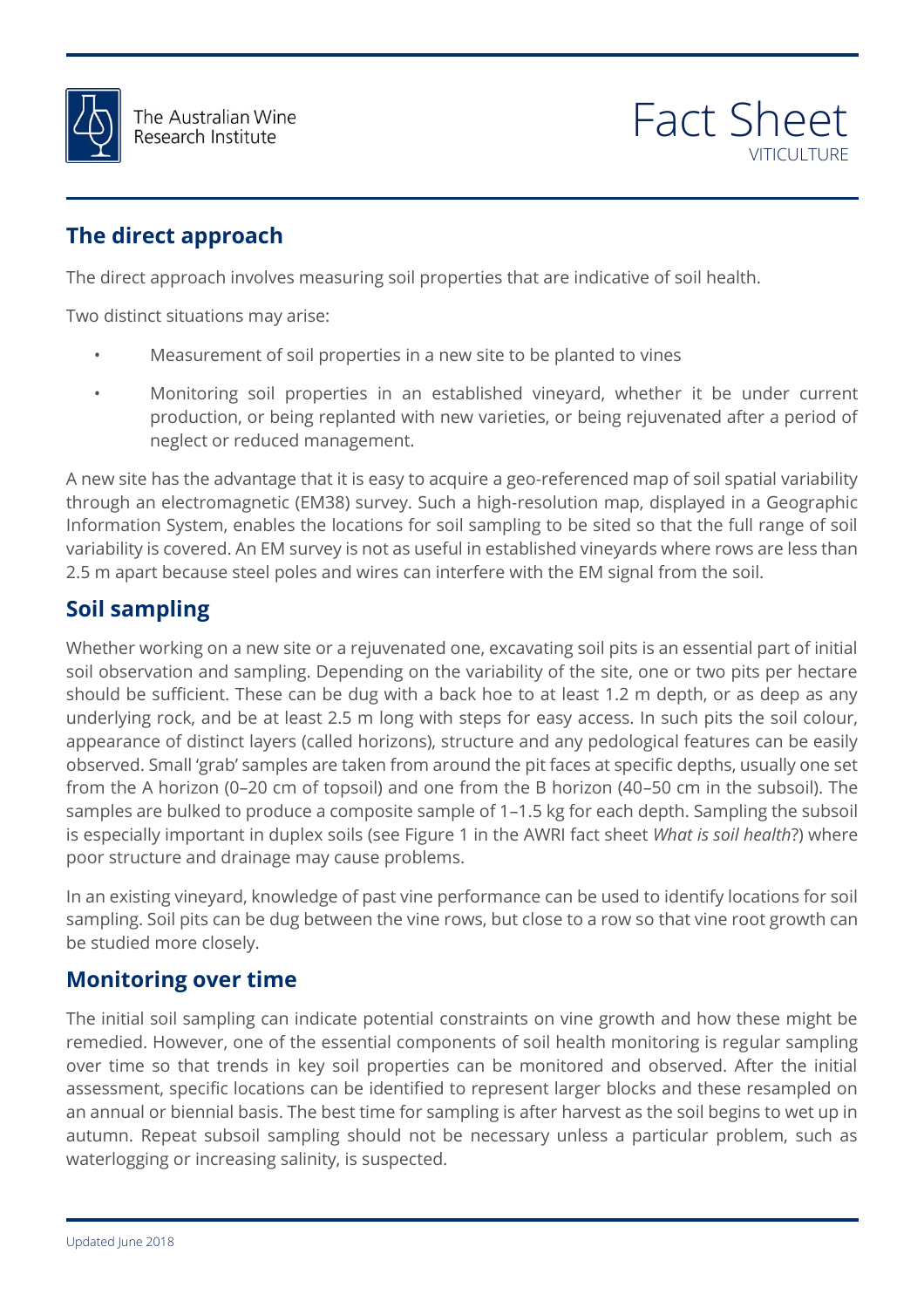

The Australian Wine Research Institute

For a productive vineyard, there is also the option of sampling leaf blades or petioles for analysis. Thirty to forty recently matured leaves should be collected in paper bags at flowering. Time of sampling is critical because concentrations of nutrients such as nitrogen (N), phosphorus (P) and potassium (K) can change rapidly as vines develop during the season.

# **Which properties to measure?**

testing over time. In this way long-term trends can be established and any interannual variations<br>downplayed, as illustrated by the trends in soil organic carbon shown in Figure 1. The best indicators are soil properties that are sensitive to management change and easy to measure and interpret. Given that a soil sample is only a very small representative of a vineyard block, for any one measurement there is always uncertainty due to field variability. Because there is also laboratory measurement error, the same laboratory using the same methods should be sought for repeat downplayed, as illustrated by the trends in soil organic carbon shown in Figure 1.



*Figure 1. Trend in soil organic carbon over time*

me know. Based on large datasets, a soil testing laboratory should be able to suggest an optimum range for each nutrient, defined by a lower and upper threshold. A deficiency occurs when the soil test is below the lower threshold, while yield may be depressed or a toxicity occur above the upper threshold. Figure 2a illustrates this relationship for soil pH. For some soil properties such as salinity there is only an upper threshold above which vine growth is reduced, as shown in Figure 2b.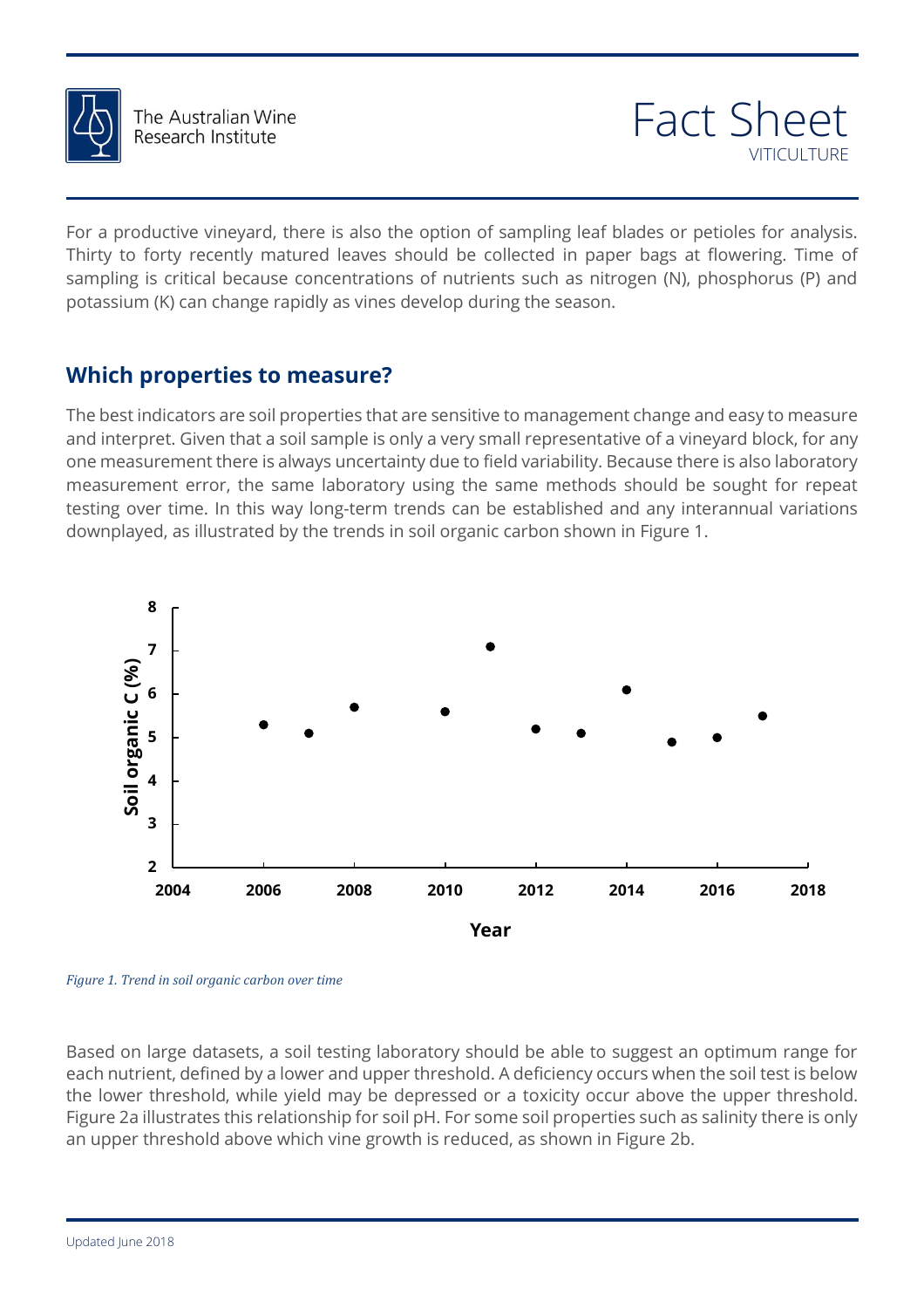





*Figure 2a. Curve showing the optimum range for soil pH (water) between 6 and 8*



*Figure 2b. Fruit yield response to increasing soil salinity measured as ECe*

# **A suggested suite of properties to monitor soil health**

As part of a soil health benchmarking study (Edwards 2014) commissioned by the GWRDC, now Wine Australia, a group of wine industry personnel and scientists recommended a set of indicators that covered the physical, chemical and biological health of a soil. These are summarised in Table 1.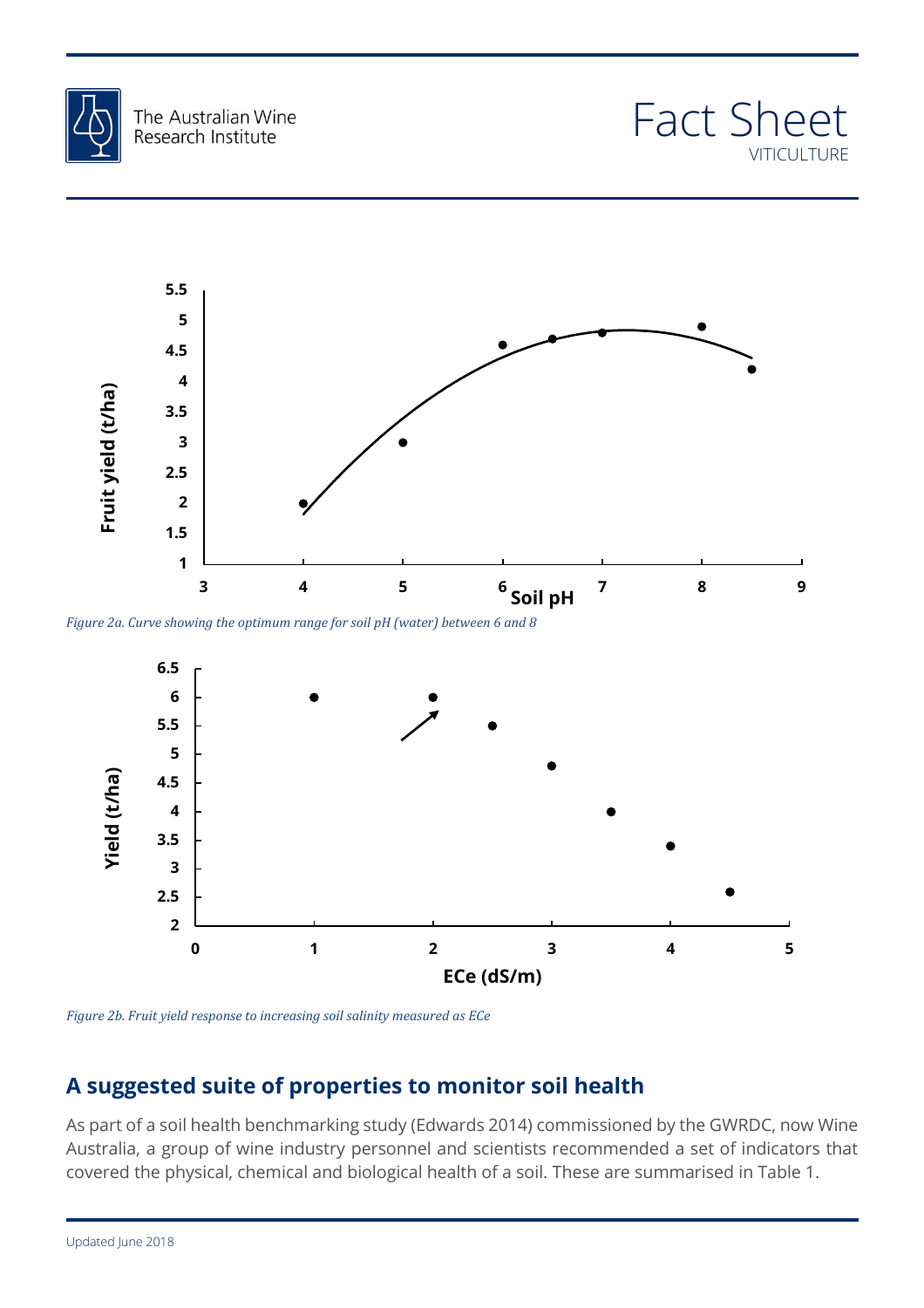



#### *Table 1. A recommended set of indicators to assess soil health in vineyards*

| Soil health                                                                                       | Optimum range/                                                                                   | <b>Comments on function and methodology</b>                                                                                                                         |
|---------------------------------------------------------------------------------------------------|--------------------------------------------------------------------------------------------------|---------------------------------------------------------------------------------------------------------------------------------------------------------------------|
| threshold value<br>indicator                                                                      |                                                                                                  |                                                                                                                                                                     |
| <b>Physical property</b><br>Aggregate<br>stability or<br>dispersion<br>test                       | Good $< 6$<br>(numerical scale<br>$0 - 16$                                                       | Resistance to soil crusting and erosion; related to aeration<br>and drainage; ASWAT laboratory test (Field et al. 1997) or a<br>field test in distilled water       |
| Soil<br>consistence                                                                               | Good $\leq 3$ (scale of<br>force $0-7$ )                                                         | Measures the resistance of aggregates to an applied force;<br>related to soil strength measured in situ with a<br>penetrometer; soil moisture must be specified     |
| <b>Chemical property</b><br>pH                                                                    | 6.0-8 (1:5 $pHwater$ );<br>5.5–7.5 $(PH_{Ca})^1$                                                 | Nutrient availability and plant growth; possible Al toxicity at<br>low pH and Fe, Zn and Mn deficiency at high pH                                                   |
| Electrical<br>conductivity<br>(EC)                                                                | $\leq$ 2.0 dS/m for EC <sub>e</sub> ;<br>$\leq$ 0.3 dS/m for<br>$EC_{1:5}$ in water <sup>2</sup> | Index of salinity; threshold values for $EC_{1:5}$ decrease with a<br>decrease in clay content                                                                      |
| Exchangeable<br>cations (Ca,<br>$Mg$ , $K$ )                                                      | Ca 60-80%<br>Mg 15-30%<br>K1-10%                                                                 | Macronutrient storage and availability, pH buffering capacity                                                                                                       |
| Exchangeable<br>sodium<br>percentage<br>(ESP)                                                     | Na <6%                                                                                           | Measure of sodicity relevant to clay dispersion and<br>breakdown of soil structure                                                                                  |
| <b>Biological property</b>                                                                        |                                                                                                  |                                                                                                                                                                     |
| Soil organic<br>carbon (SOC)                                                                      | Sand $>1\%$<br>Loam > 1.8%<br>Clay > 2%                                                          | Contributes to soil CEC and pH buffering capacity; microbial<br>food source; improves soil structure; multiply by 1.72 to<br>obtain soil organic matter content     |
| Microbial<br>biomass C                                                                            | 100-400 mg C/kg                                                                                  | The size of the soil microbial population; measurement by<br>chloroform fumigation is expensive and tedious; surrogate<br>estimate by substrate-induced respiration |
| Potentially<br>mineralisable<br>$\mathsf{N}$                                                      | $6-11$ mg N/kg<br>soil/week                                                                      | N supply capacity by mineralisation; anaerobic incubation is<br>expensive and tedious; surrogate estimate by the Solvita test<br>$(CO2-burst)3$                     |
| <sup>1</sup> See fact sheet Measuring soil pH<br><sup>2</sup> See fact sheet What is soil health? |                                                                                                  |                                                                                                                                                                     |

3The Solvita soil test at www.solvita.com/